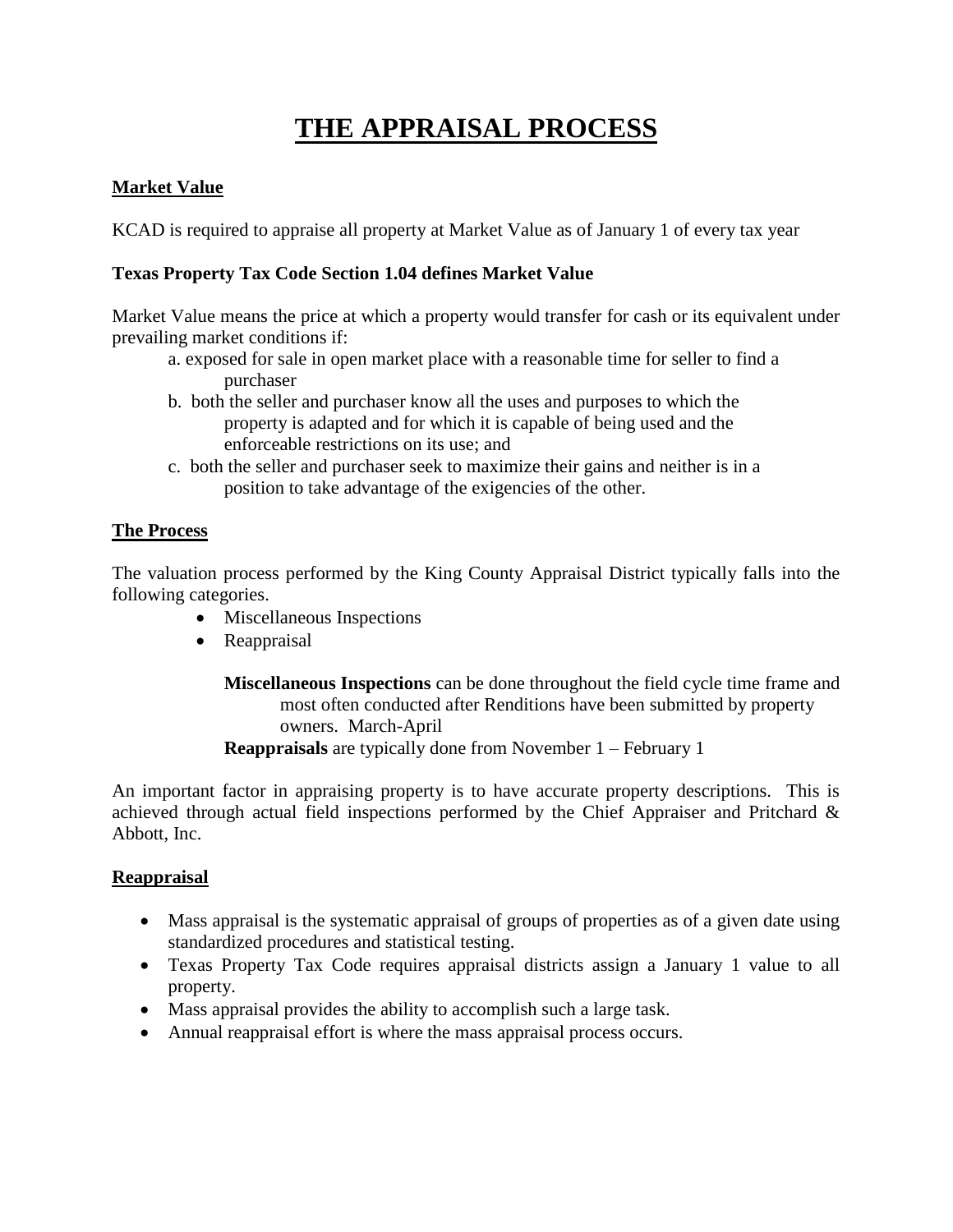#### **Market Areas**

King County has 3 Market Areas.

- Market Area 1 is all the rural property North of Guthrie Townsite including the community of Dumont and the overlapping Crowell ISD property.
- Market Area 2 is the Guthrie Townsite
- Market Area 3 is all the rural property South of Guthrie Townsite

# **Residential Appraisal Processes**

## **Residential Approaches to Value**

Three approaches to value

- Cost Approach
- Sales Approach
- Income Approach

#### **Residential Cost Approach**

- Cost Approach of Value for all Residential Properties
- Calculate Replacement Cost New (RCN) of house.
- Deduct appropriate amount of Depreciation.
- Depreciation determined by effective age and condition/desirability//utlity (CDU) rating.
- Land Value added to Replacement Cost New Less Depreciation (RCNLD) to arrive at estimated market value via the Cost Approach.
- Cost Approach is the primary value approach used during reappraisal effort.
- Cost Approach is modified based on recent sales information by building class.
- Equity achieved by using the same location factor for all similar classed properties.
- Cost Approach is the preferred method for unique properties or lack of sale comparables.

# **Residential Sales Approach**

- Comparable property being appraised to similar properties that have recently sold.
- Adjustments are made to sale comparables when compared to the subject property
- If sold property had an attached garage but subject property doesn't than an adjustment would be warranted.
- Sales Approach can be used to value land only accounts.
- Sales Approach is typically used during the informal meeting with taxpayers and at the formal Appraisal Review Board hearings.

# **Residential Income Approach**

- Used in limited instances for Residential properties
- Preferred method for income producing Commercial Properties

#### **Classifications & Cost Schedules**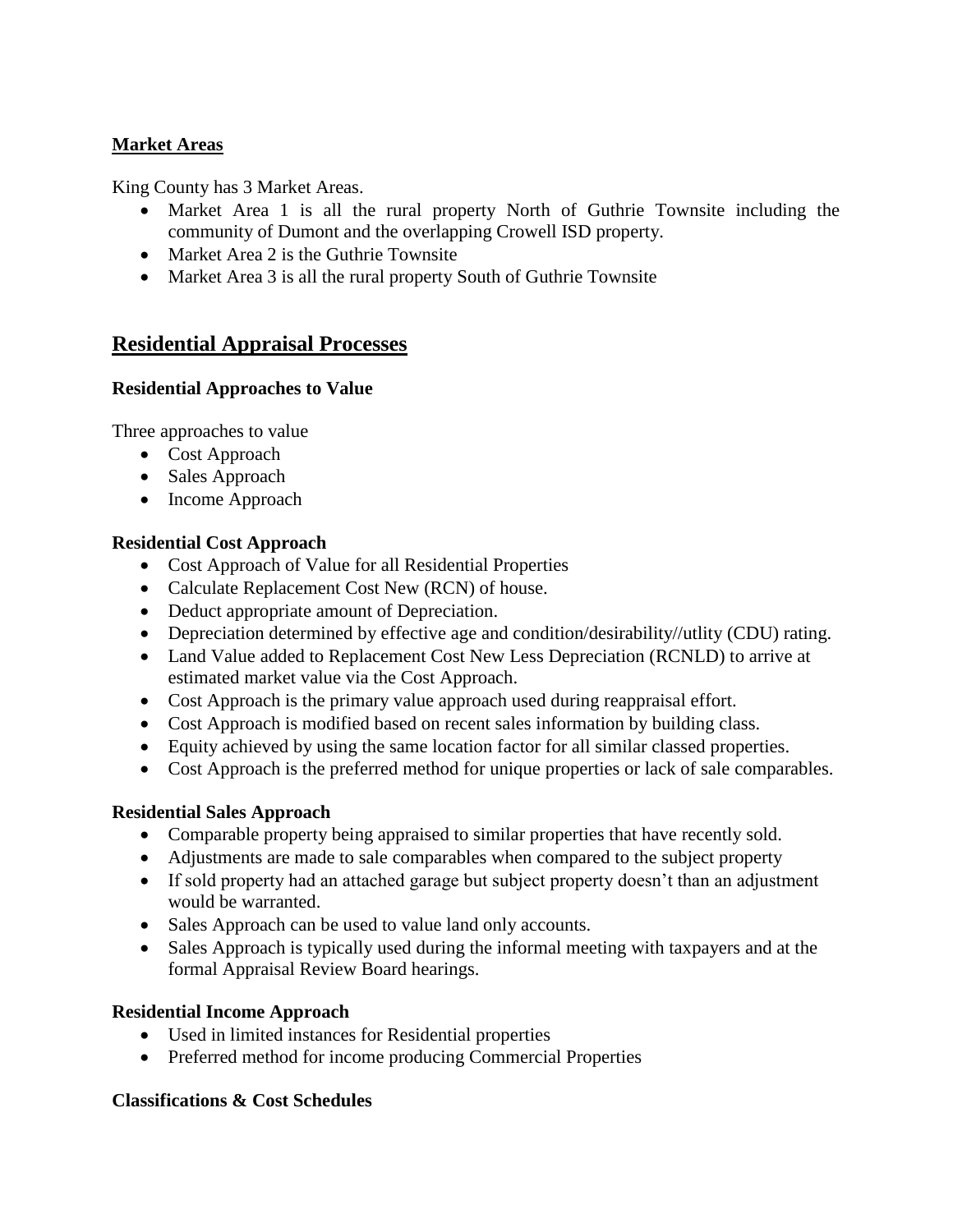King CAD has 24 Residential Building Classifications. Detailed information on different classifications is included in the King County Appraisal District Appraisal Manual.

The same model is applied to all same classed properties within a specific neighborhood. This insures more accurate and equitable market values.

Sales Analysis compares sale prices to current appraised values. The goal is to appraise all properties at 100% of market value. KCAD studies the ratios several times a year. When a sales ratio is less than 95% or greater than 105% of market value, more attention is given to our cost schedules. King CAD typically sees very little sale activity; therefore we frequently use Cost Schedules to determine our models.

## **During the Residential Reappraisal**

All properties are physically inspected at least once every three years.

- All appraisal cards for property in the reappraisal Market Area are printed.
- Cards are checked for typographical accuracy. Information is cross referenced with 911 addresses, Homestead Exemption Applications, and Agricultural Use Applications.
- If any property is lacking exemption applications or Agricultural Use Applications, they are mailed to owners.
- Properties are then located on the KCAD maps.
- Properties are physically inspected by appraiser. Appraiser compares appraisal card information with actual property. Any changes to the property are noted. New or remodeled improvements are measured and classified.
- Aerial photography is reviewed for properties that are not accessible.
- Field Data is entered into the CAMA system.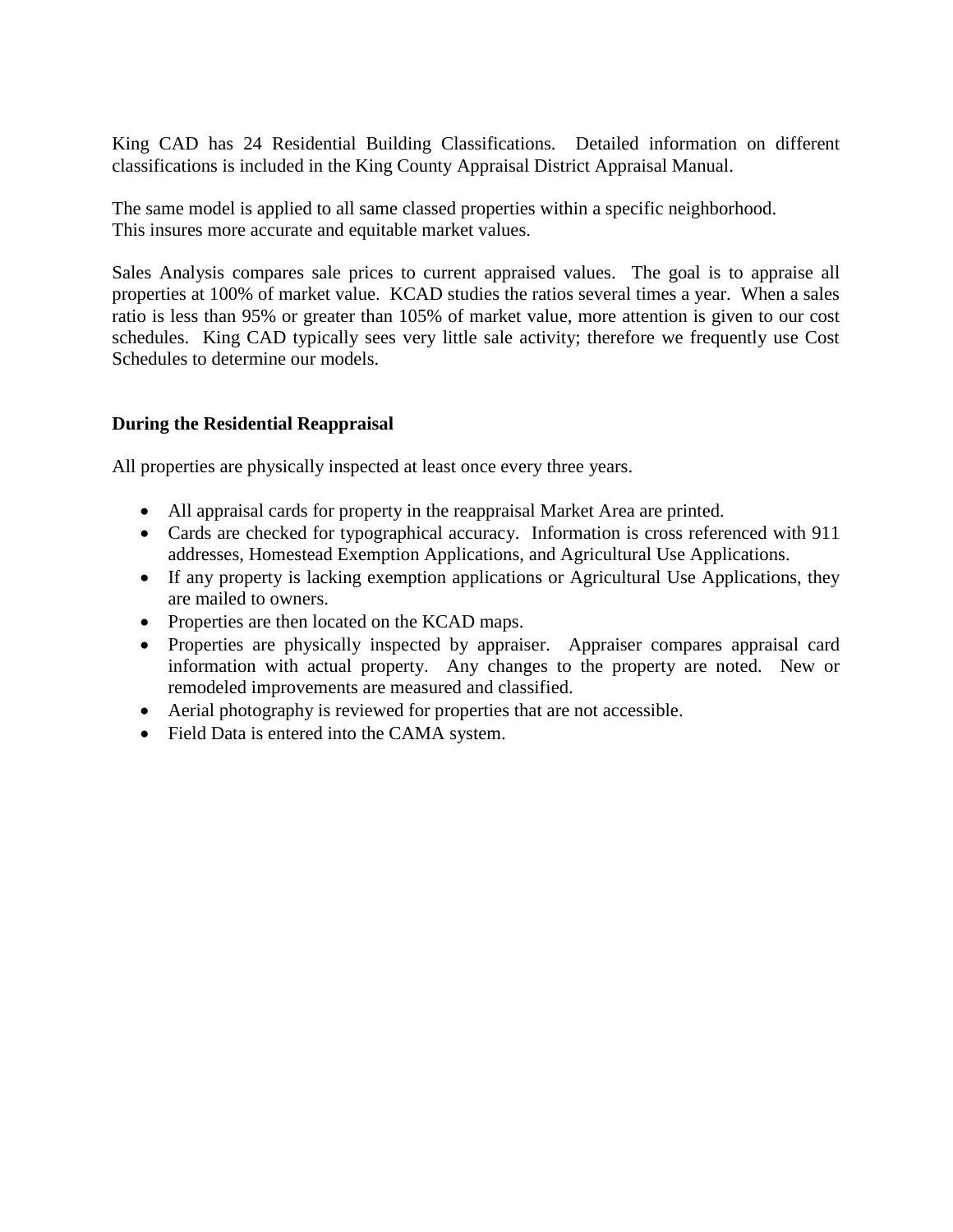# **Business Personal Property Valuation Processes**

It is the responsibility of the Chief Appraiser and those contracted to discover, list, and value all Business Personal Property in King County for property tax purposes.

Business Personal Property (BPP) consists of moveable items used in the course of business not permanently affixed to, or part of, the real estate.

Examples of Business Personal Property are:

- Furniture
- Machinery and equipment
- Computers
- Vehicles
- Inventory
- Supplies

#### **Discovery**

To insure that all business personal property that should legally be on the roll is properly listed and valued, it must first be located and identified.

To accomplish this task the appraiser starts with the previous year's appraisal roll. Appraisal cards are printed. Renditions are mailed to each business owner. It is the responsibility of the owner to complete and return renditions before April 15<sup>th</sup>.

The appraiser can physically inspect businesses to verify that existing businesses are still operating at the same location as the previous year. If a business has moved or ceased operations the information is noted and the account is corrected. If the appraiser identifies a new business a new account is created.

Industrial Business Personal Property is contracted to Pritchard & Abbott, Inc. All other accounts are handled by the King County Appraisal District Chief Appraiser. King County has few BPP accounts. KCAD visits with the Tax Assessor Collector in regards to trucking companies that have registered their vehicles in King County. KCAD reviews yellow pages and various governmental agencies' databases to locate businesses (ex: TABC licenses, FAA, Texas Comptroller).

#### **Listing**

Property records will contain:

- Current Legal Owner
- The Business DBA
- Property Address of Business
- The KCAD account number
- Property Characteristics After locating the property, the appraiser must accurately record and list all of the property's characteristics to properly value the business personal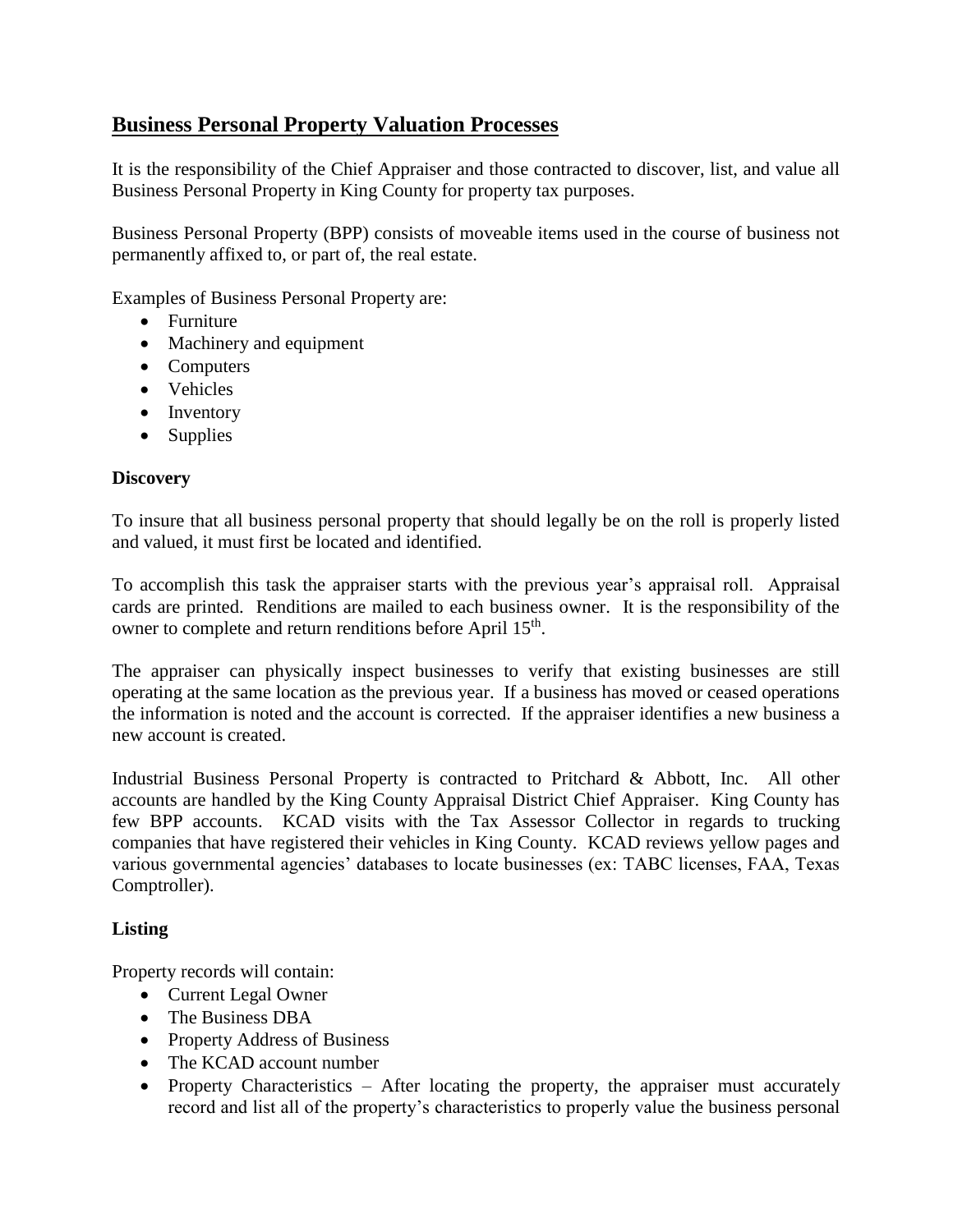property. This requires that the appraiser tour the business, determine the business type, and estimate the square footage of the facility. Once that is complete the appraiser makes general notes regarding the type and condition of the fixed assets at the location, and the inventory, if applicable.

#### **Rendition**

- Renditions contain information provided by the property owner and per the Texas Property Tax Code, business owners are legally required to file a BPP rendition annually by April 15<sup>th</sup>. The deadline may be extended by written request.
- Renditions are mailed to business owners in January of each year. Not filing a rendition (or request for extension) by the annual April  $15<sup>th</sup>$  deadline will result in a ten percent penalty being applied to the business personal property tax bill.
- The rendition request basic information about a business including cost and year acquired of assets, inventory values, consigned goods, leased equipment and the property owner's opinion of value.

#### **Valuation**

Typically the cost approach is used to value business personal property, although all approaches are considered, the cost approach offers the most equitable and consistent method for mass appraisal of business personal property.

The appraiser will estimate the market value by comparing the subject business being appraised against similar types of businesses.

With the appraiser's information gathered in the field and a properly filed Business Personal Property Rendition form from the owner, the BPP appraiser has enough information to make an accurate and equitable business personal property market value appraisal for property tax purposes.